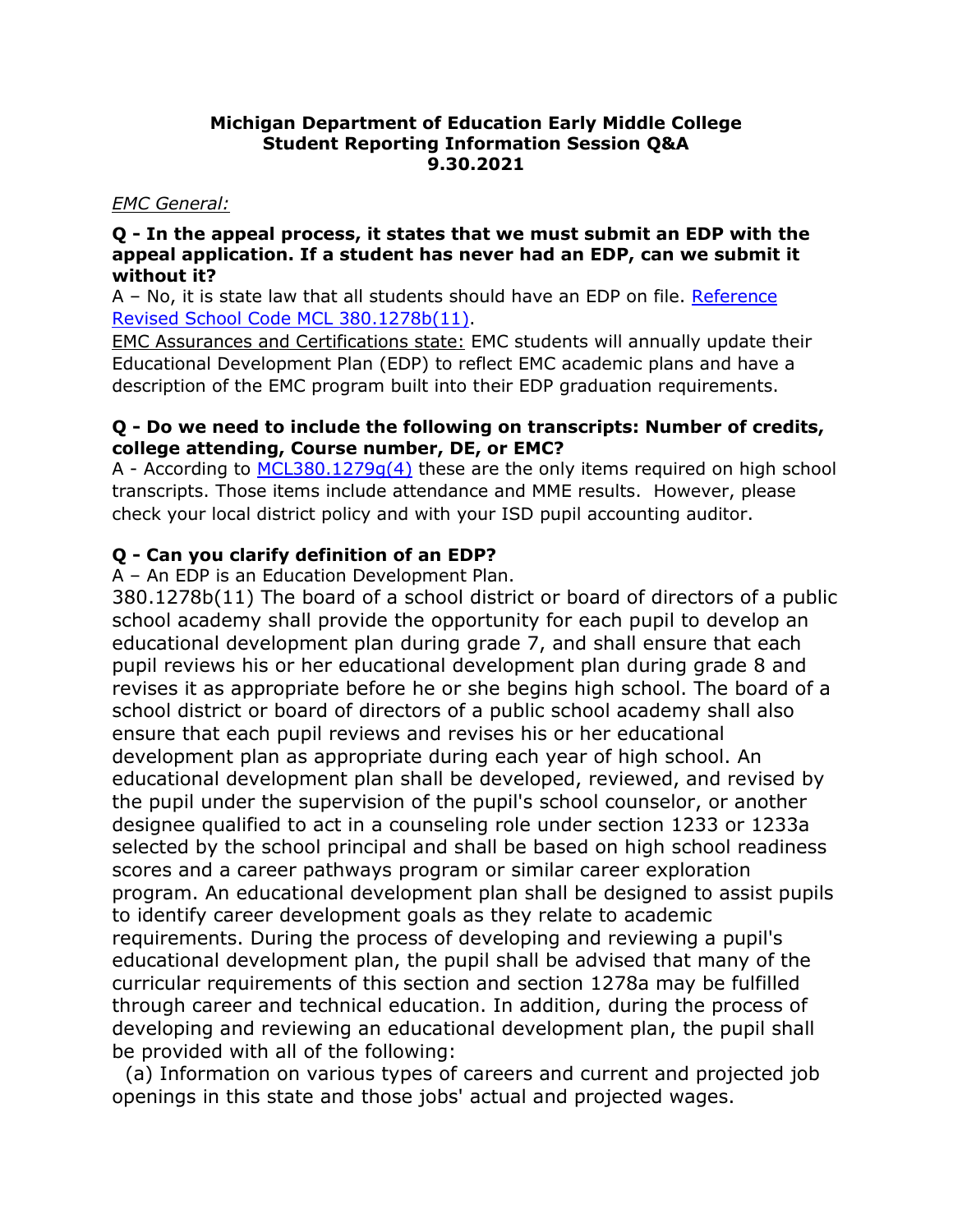(b) An opportunity to explore careers specific to a pupil's interests and identify career pathways and goals for achieving success in those careers, including, but not limited to, the level and type of educational preparation necessary to accomplish those goals.

 (c) An opportunity to develop a talent portfolio. A talent portfolio shall be developed and revised throughout the implementation of a pupil's educational development plan. A talent portfolio shall include, but is not limited to, a record of the pupil's experiences, proficiencies, certifications, or accomplishments that demonstrate talents or marketable skills. The department, in conjunction with the department of talent and economic development, shall develop and make available to the public schools model information materials that districts or public school academies may use to comply with this subdivision.

EMC Assurances and Certifications state: EMC students will annually update their Educational Development Plan (EDP) to reflect EMC academic plans and have a description of the EMC program built into their EDP graduation requirements.

## **Q - Is a certification from Tech Center qualify?**

A – No, a certification from a CTE program or Tech Center would not qualify as an EMC outcome. An EMC is designed to allow a pupil to earn a high school diploma and one of the following: 60 transferable college credits, an associate degree, a professional certification, the Michigan Early Middle College Association (MEMCA) technical certificate, or participation in a registered apprenticeship. A professional certification is any certificate or industry recognized credential in which the pupil prepared for by taking course work provided by a Michigan public or private college or university.

## **Q - Do both the locals and the consortium need to have the EDP on file?**

A – It would be best practice to have an EDP on file for both the locals and consortium. The sending/home district that reports the student in the CEPI data systems will receive the pupil accounting audit and any findings. It is important that both the district and the EMC agree on what paperwork each will keep in the student's file. An auditor may request to see transcripts etc.

#### **Q - Does the math class have to be a full year if they are taking a college class that is worth 3 credits?**

A – Information about this requirement will be addressed in an upcoming MDE memo in October 2021.

## *Student Reporting:*

#### **Q - We have a student that was reported accurately as an EMC student in the fall collection of their 11th grade year, but somehow that coding was removed for spring and EOY reporting. Are they able to continue with EMC in 12th grade?**

A – No, a student must be reported as 3500 by the fall certification date of  $11<sup>th</sup>$ grade to be eligible. EMC coding appeals can only be submitted during the student's  $11<sup>th</sup>$  grade year by June 30.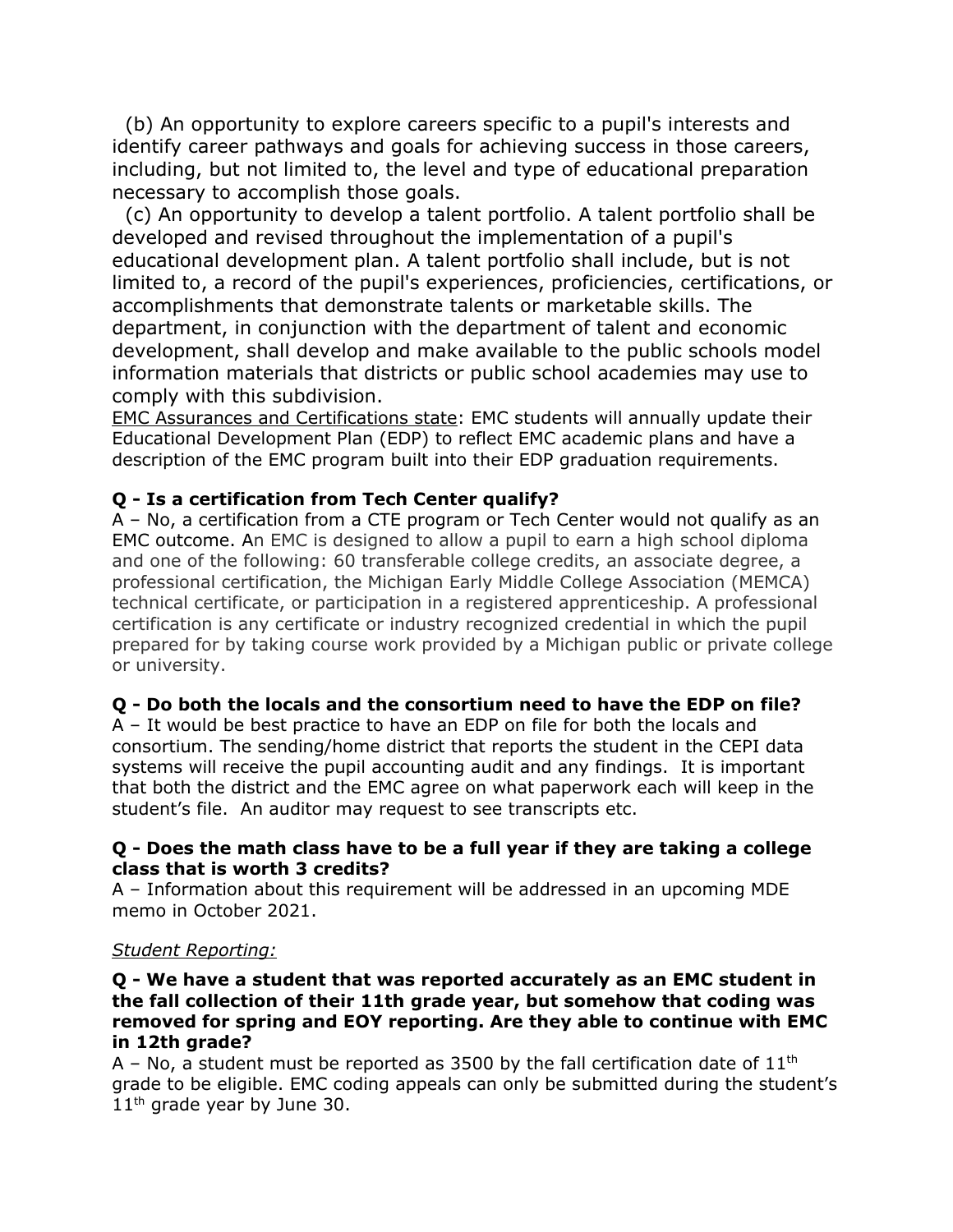EMC Assurances and Certifications state: All EMC students must reflect a participation code of 3500, in Michigan Student Data System (MSDS) by the Center for Educational Performance and Information (CEPI) Fall General Collection certification deadline of the student's 11th grade year. The deadline date is set in statute. You may find deadlines and reporting assistance here: [https://cepi.state.mi.us/msds/Report.](https://cepi.state.mi.us/msds/)

## **Q - If a postsecondary does not have an agreement with a K-12 District, does the PS report those students as dual enrolled?**

A – A postsecondary would need to have an agreement/Memorandum of Understanding (MOU) with an EMC to report students as Early Middle College. All other students would be reported as dual enrolled. If the local is sending students to an EMC, that EMC holds the agreement with the postsecondary institution.

## **Q - Who is responsible for reporting STARR data?**

A - Either the Postsecondary Registrar or Intuitional Research (IR) usually submit data in STARR for the college.

## **Q - Where will we report the total number of credits be reported?**

A – The process for reporting total credits is in development. The information will be communicated once this is finalized, most likely at the February Student Reporting Information Session

## **Q - For a 5th year student, how many classes should be recorded in CTEIS this year, all or only 1?**

A - Year 13 equals 1 CTE Course per CIP Code for each student. The sending school reports all courses in TSDL. CEPI will clear any duplicate submissions.

## **Q - If a student has left the EMC program, all we must do is uncheck them from the program participation, correct?**

A – Yes, if they have not begun their fifth year, unchecking the 3500 code will revert the student back to a four year graduation cohort. The district must ensure the student has met all state/local graduation requirements prior to graduating the student in MSDS. If a fifth-year student chooses to drop the EMC, they should be unchecked for program participation and be exited with the code of 41 if they did not attain one of the five outcomes for an EMC on-track graduate

**Q - If a student is in the EMC program and decides after their 12th year, they do not want to come back for year 13, does the district graduate them with a 41 or do they take the 3500 off and graduate them with a 01?** A – If a student is exiting one EMC to transfer to another EMC, leave the 3500 code marked, the code follows the student.

Proper recruitment and student/parent counseling of the requirements of EMC participation is very important before enrolling an EMC participating student. If a student no longer wants to participate in the EMC, prior to graduation, the district should remove the 3500 code which will revert the student to a four-year